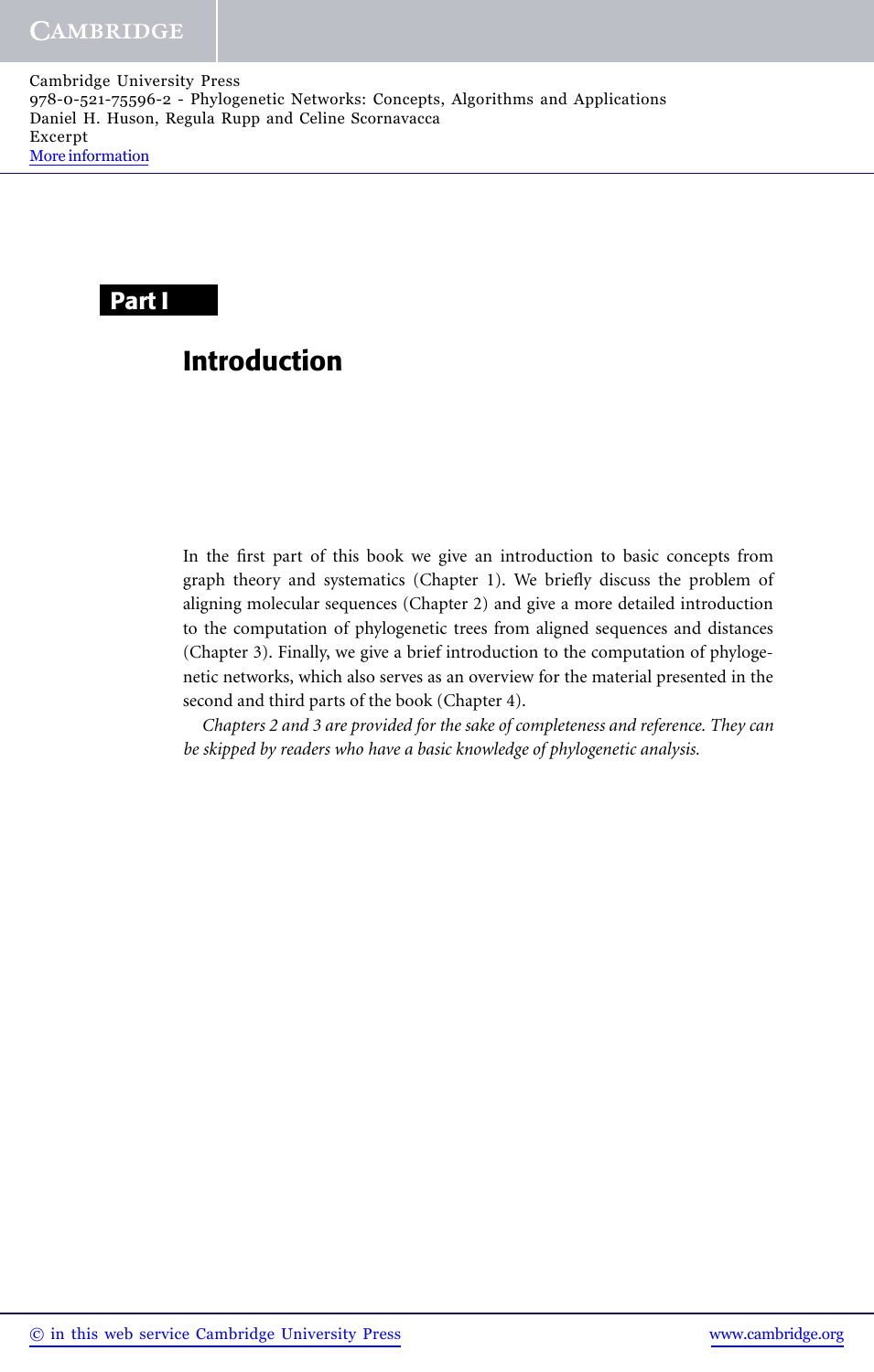1

Cambridge University Press 978-0-521-75596-2 - Phylogenetic Networks: Concepts, Algorithms and Applications Daniel H. Huson, Regula Rupp and Celine Scornavacca Excerpt [More information](http://www.cambridge.org/9780521755962)

**Basics**

In this chapter we introduce some basic concepts and results from mathematics and biological taxonomy.

### 1.1 Overview

The focus of this chapter is on the introduction of *graphs* (see Figure 1.1). Graphs come in two flavors, *undirected* and *directed*. One type of undirected graph that plays an important role in this book is *unrooted trees*. In the context of directed graphs, we discuss the concept of a *directed, acyclic graph (DAG)* and then introduce *rooted trees* as an important example. We introduce a number of different kinds of *traversals* of trees or DAGs that are often used in algorithms. This chapter concludes by introducing the concepts of *taxa*, *clusters*, *clades* and *splits*.

### 1.2 Undirected and directed graphs

A graph is a convenient and popular way of representing relationships between objects: in a graph, objects are represented by *nodes* and relationships between objects are represented by *edges*. There are two types of graphs, *undirected* and *directed*, and we make use of both types throughout the book. First, we define undirected graphs:

**Definition 1.2.1** (Undirected graph) *An* undirected graph  $G = (V, E)$  consists of *a finite set of* nodes *V* and a finite set of edges  $E$ , where each edge  $e \in E$  is of the *form*  $\{v, w\}$ *, with*  $v, w \in V$  (see Figure 1.2a).

For an edge  $e = \{v, w\}$  we call v and w the *endpoints* of *e* and we say that *e connects* v and w. We also say that both v and w are *incident* to *e*. We say that two edges are *adjacent*, if they share an endpoint, and two nodes are adjacent if they are connected by an edge. The *degree* of a node v is the number of edges that are incident to v.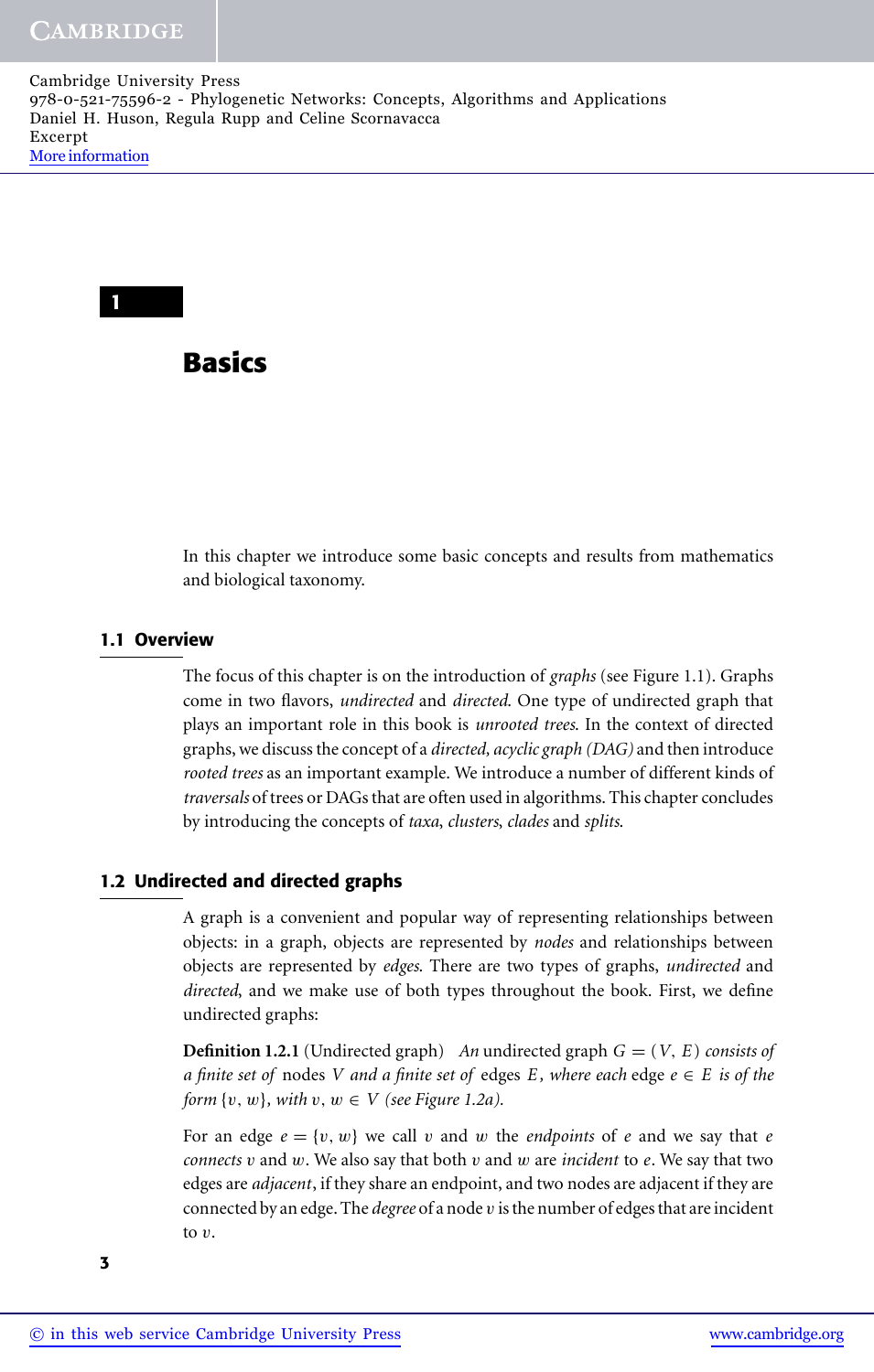4 Basics



Figure 1.1 Overview of the main concepts introduced in this chapter.



Figure 1.2 (a) An undirected graph with five nodes labeled *a*,...,*e*. Here, each node is shown as a small disk •, however, we usually refrain from emphasizing nodes in this way. Edges are represented by lines connecting the incident nodes. (b) A directed graph with five nodes  $a, \ldots, e$ . An arrow from node v to node w represents the directed edge  $(v, w)$ . (c) A DAG (directed acyclic graph) in which all edges are directed away from the node *a*.

Unless otherwise stated, we usually assume that each pair of nodes is connected by at most one edge (thus excluding so-called *multi-edges*) and that every edge is incident to two different nodes (thus excluding so-called *self-loops*). Graphs with these two additional properties are called *simple*.

So, in an undirected graph, an edge consists of an unordered pair of two different nodes. In a *directed graph*, an edge consists of an *ordered* pair of nodes and thus has a *direction*:

**Definition 1.2.2** (Directed graph) *A* directed graph *(or* digraph *for short)*  $G =$ (*V*, *E* ) *consists of a finite set of* nodes *V and a finite set of* edges *E , where each edge*  $e \in E$  *is of the form*  $(v, w)$ *, with*  $v, w \in V$  (see Figure 1.2b).

In a directed graph we say that the edge  $e = (v, w)$  is *directed* from v to w, and we call v the *source* and w the *target* of *e*. We say that *e* is an *out-edge* of v and an *in-edge* of w. The *indegree* of a node *u* is the number of in-edges of *u* and the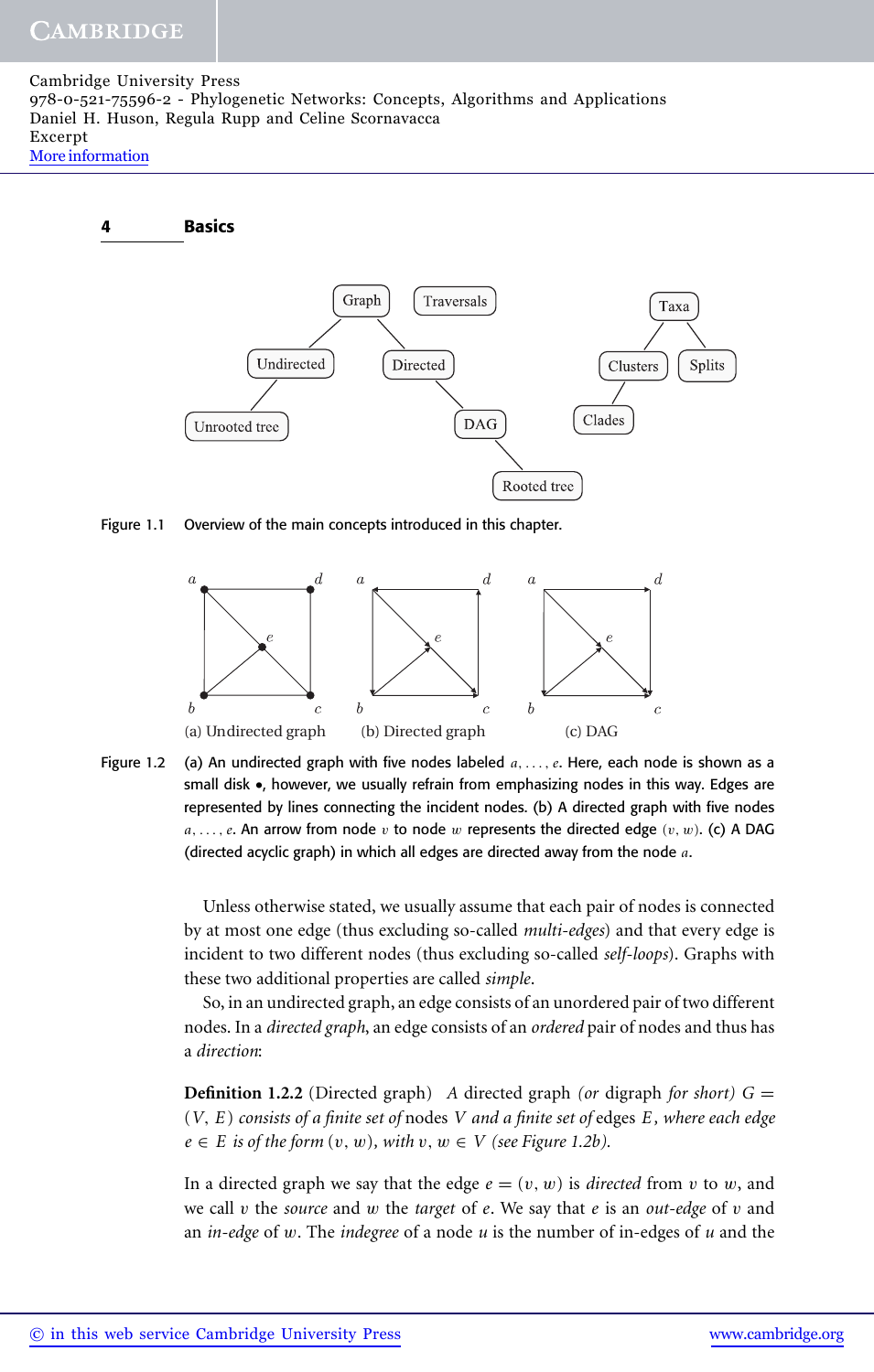#### 5 1.2 Undirected and directed graphs

*outdegree* of *u* is the number of out-edges of *u*. The *degree* of *u* is the sum of its indegree and outdegree.

Let  $G = (V, E)$  be a directed or undirected graph. A *subgraph*  $G' = (V', E')$  of a graph *G* is a graph whose node and edge sets are subsets of those of *G*, that is,  $V' \subseteq V$  and  $E' \subseteq E$ , such that the edges in  $E'$  only contain nodes in  $V'$ . Let *U* be a subset of nodes of *G*. The subgraph  $G|_U = (U, E|_U)$  *induced* by *U* has node set *U* and *induced* edge set  $E|_U$  consisting of all edges in *G* whose endpoints both lie in *U*.

A *path* (or *undirected path*) *P* of length len(*P*) =  $k \ge 1$  is a sequence of nodes and edges

$$
P = (v_0, e_1, v_1, e_2, v_2, \dots, e_k, v_k)
$$
\n(1.1)

such that the nodes  $v_{i-1}$  and  $v_i$  are the endpoints of the edge  $e_i$ , for  $1 \le i \le k$ , and no edge occurs more than once in *P* . Such a path is said to *connect* its two *endpoints*  $v_0$  and  $v_k$ .

In some settings, we may understand a path *P* to consist only of the edges that it contains, in other settings it may be taken to contain only its nodes.

A *cycle* (or *undirected cycle*) is a path in which the first node equals the last node  $v_0 = v_k$ , and for which this is the only node that occurs more than once. An undirected graph is called *acyclic* if it contains no cycles. In a directed graph we can additionally define directed paths and cycles: a *directed path* is a path *P* in which every edge  $e_i$  is directed from  $v_{i-1}$  to  $v_i$ , for  $i = 1, \ldots, k$ . Similarly, a *directed cycle* is a cycle with this property. Note that in a directed graph it may happen that two nodes  $v$  and  $w$  are connected by a path, but not by a directed path. For example, in Figure 1.2c, nodes *b* and *d* are connected by a path, but not by a directed path. A directed graph is called *acyclic* if it contains no directed cycles. Directed acyclic graphs play an important role for phylogenetic networks and thus are discussed later in more detail.

Let *G* be a directed graph. When necessary, we can also think of *G* as an undirected graph, simply by ignoring the direction of its edges. A special case arises when there are two nodes v and w such that both  $(v, w)$  and  $(w, v)$  are edges of *G*. In this case, the two directed edges are replaced by a single undirected one  $\{v, w\}$ . Similarly, if *G* is an undirected graph, then we can convert *G* into a directed graph by choosing a direction for each edge in *G*.

When modifying a graph  $G = (V, E)$ , to *delete* an edge *e* means simply to remove *e* from *E* . However, to *delete* a node v, one must remove v from *V* and also delete all edges that are incident to  $v$ . If  $v$  is a node of degree two in an undirected graph, then v is called *suppressible* and to *suppress* v means to first connect the two nodes adjacent to  $v$  by a new edge and then to delete  $v$ . Similarily, in a directed graph, a node  $v$  can be suppressed when it has both indegree one and outdegree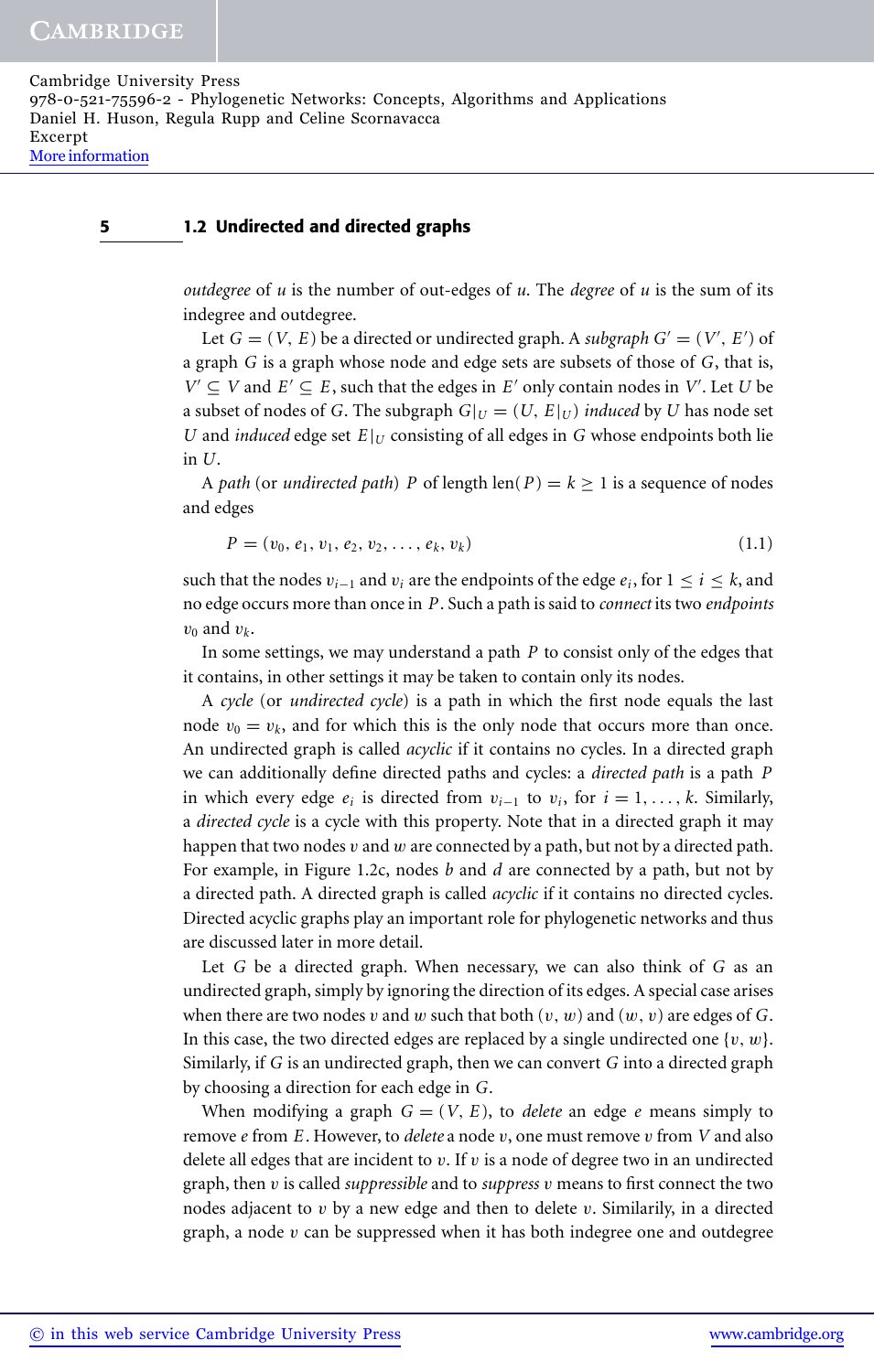6 Basics



Figure 1.3 This graph *G* has three cut nodes, namely 2, 4 and 7. The graph has four biconnected components, containing the node sets  $\{1, 2\}$ ,  $\{2, 3, 4, 5\}$ ,  $\{4, 7\}$  and  $\{6, 7, 8, 9\}$ , respectively. The graph is bipartite, as every edge connects an even-numbered node to an odd-numbered one.

> one, by first connecting the source node of the in-edge to the target node of the out-edge by a new edge and then deleting  $v$ .

> To *contract* an edge  $e = (v, w)$  means to delete *e* and then to merge the two nodes v and w, in other words, to replace the two nodes v and w by a single node *u* and to change all edges incident to v and w so that they become incident to *u*, instead. A graph  $G = (V, E)$  is called a *refinement* of another graph  $G' =$  $(V', E')$  if we can contract edges of  $G$  in such a way that the resulting graph equals *G'*.

> A graph  $G = (V, E)$  is called *bipartite* if and only if its set of nodes can be partitioned into two subsets *V*<sub>1</sub> and *V*<sub>2</sub>, with *V* = *V*<sub>1</sub>  $\cup$  *V*<sub>2</sub> and *V*<sub>1</sub>  $\cap$  *V*<sub>2</sub> = Ø, such that for every edge  $e \in E$  one of the endpoints lies in  $V_1$  and the other endpoint lies in *V*2. Equivalently, a graph is bipartite if one can color the set of nodes using two colors such that the two endpoints of any edge have different colors.

> Any two nodes v and w of *G* are said to be *connected*, if there exists an undirected path that starts at v and ends at w. A graph  $G = (V, E)$  is called *connected* if every pair of nodes  $v, w \in V$  is connected by some undirected path. A *connected component* of a graph *G* is a maximal connected subgraph. For example, the graph displayed in Figure 1.4 has precisely three connected components. A *cut node* or *cut edge* is a node or edge, respectively, whose removal disconnects the graph.

> In the literature a graph *G* is sometimes also called *weakly connected*, if any two nodes are joined by an undirected path, and *strongly connected*, if any two nodes are joined by a directed path. Throughout this book we only make use of the former definition and refer to such graphs as connected.

> A *biconnected component* is a maximal subgraph that is induced by a set of edges and does not contain a cut node. In consequence, a graph *G* is called a biconnected component, if either it consists of only one node, or it consists of two nodes joined by a single edge, or it has more than two nodes and any two nodes  $v$  and  $w$ are connected by at least *two* different paths that are node-disjoint (except at v and  $w$ ). For an example of this concept, and some of the others just defined, see Figure 1.3.

> **Exercise 1.2.3** (Number of cut nodes and components) *Determine the number of cut nodes and biconnected components in Figure 1.4. Is the graph bipartite?*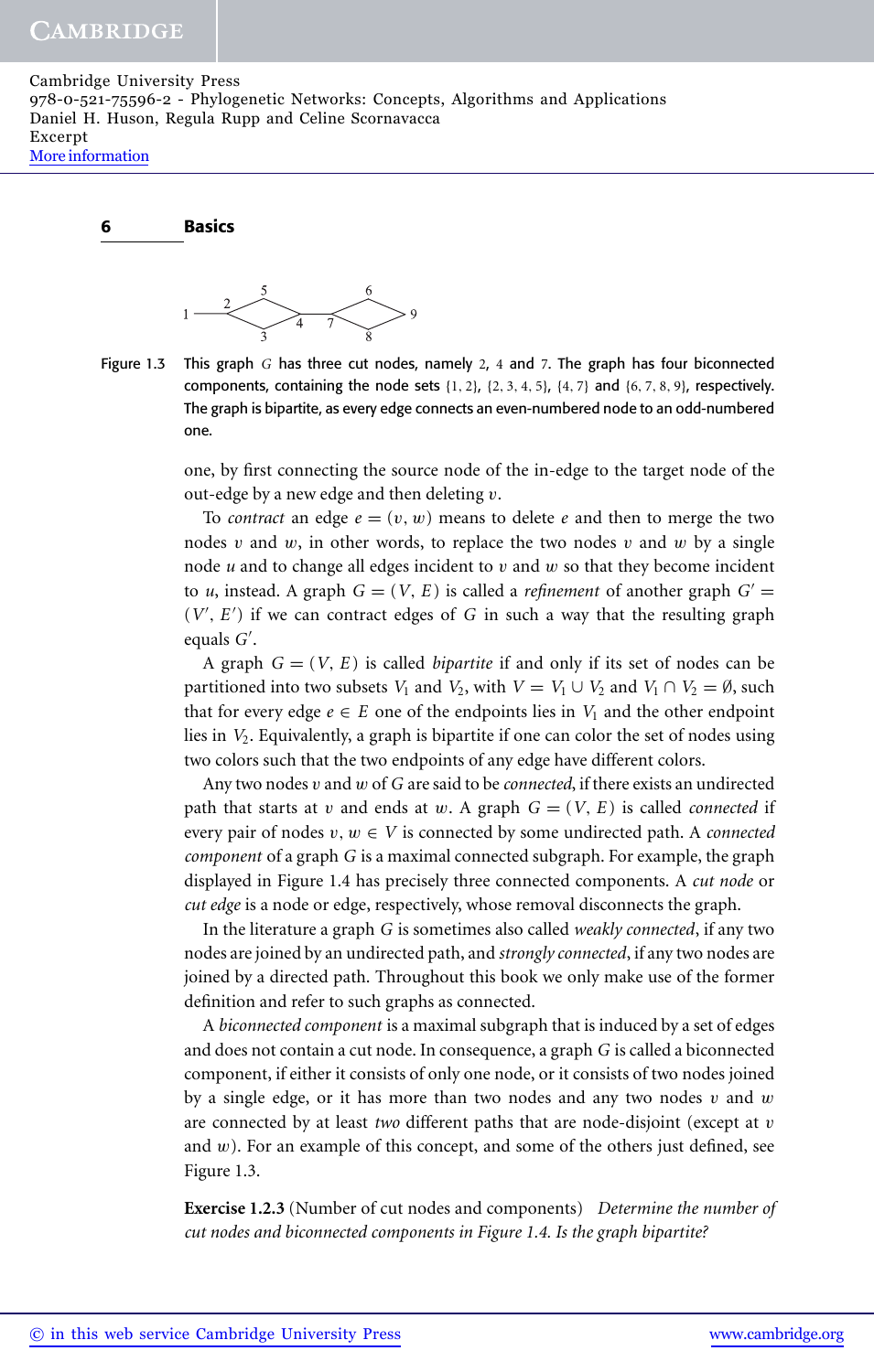7 1.3 Trees



Figure 1.4 Graph with ten nodes labeled 1–10 and nine edges.



Figure 1.5 (a) An unrooted tree with 13 nodes and 12 edges. Exactly 8 nodes are leaves and 5 are internal nodes. (b) A rooted tree with 9 nodes and 8 edges, the root here being the topmost node  $\rho$ . (c) A rooted tree with 11 nodes and 10 edges, the root here being the left-most node  $\rho$ . This tree is bifurcating, as all internal nodes have outdegree 2.

> Throughout this book, we always refer to the constituents of a graph as *nodes* and *edges*, but remark that in the literature nodes are also called *vertices* (usually when they are contained in an undirected graph) and edges are also called *arcs* (usually when they are directed) or branches (usually when they are contained in a *phylogenetic tree*).

### 1.3 Trees

A tree is a special kind of graph:

**Definition 1.3.1** (Tree) *A* tree *is a connected graph with no (undirected) cycles.*

In this book, we distinguish between *unrooted* and *rooted* trees. By an *unrooted tree* we mean any graph satisfying Definition 1.3.1, see Figure 1.5a. In a *rooted tree T*, one node ρ is declared the *root*, see Figure 1.5b. In the case of such a *rooted tree*  $T = (V, E, \rho)$ , we usually think of the graph as being a directed graph in which all edges are directed away from the root.

In an unrooted tree, all nodes of degree 1 are called *leaves* and all other nodes are called *internal nodes*. In a rooted tree, all nodes of outdegree 0 are called *leaves*, all nodes of outdegree  $\geq 1$  are called *internal nodes* and there is only one node with indegree 0, namely the root  $\rho$ .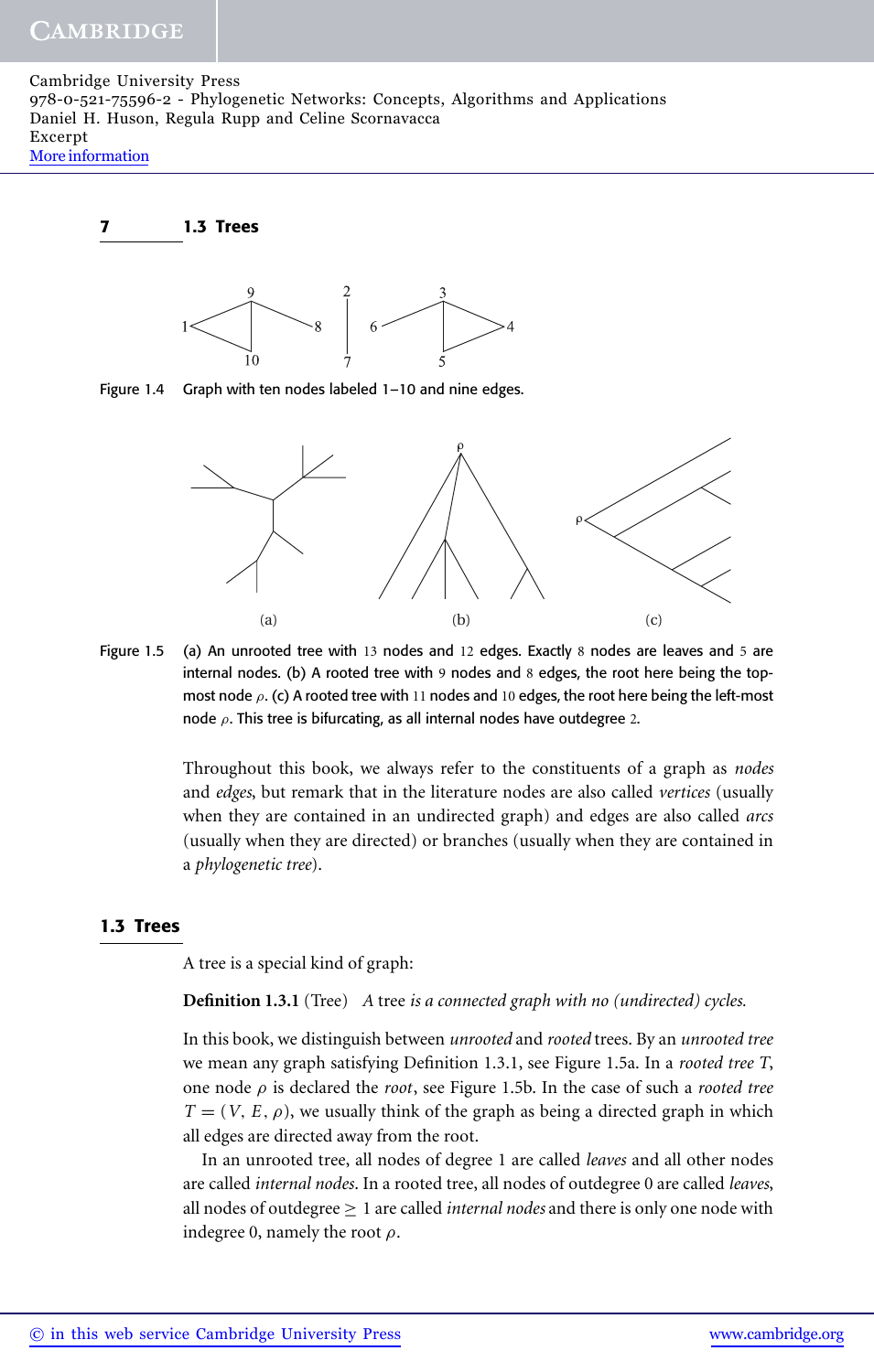#### 8 Basics

When drawing rooted trees, the directions of the edges are not indicated explicitly, e.g. by drawing arrows, but rather implicitly by special placement of the root, usually at the top, left or bottom of the drawing, with the tree extending to the bottom, right or top, respectively, see Figure 1.5b–c.

An unrooted tree is called *bifurcating* if every internal node has degree 3. A rooted tree is called *bifurcating* if every internal node v has outdegree 2, see Figure 1.5c. Nodes that violate this condition are called *multifurcating* nodes. A bifurcating tree is also called a *resolved tree*.

**Definition 1.3.2** (Subtree rooted at v) *Let T be a rooted tree and* v *a node in T. We define the* subtree rooted at v *to be the subgraph*  $T_v$  *of*  $T$  *that is induced by the set of nodes consisting of* v *and all nodes that lie on directed paths starting at* v*. The root of*  $T_v$  *is*  $v$ .

**Exercise 1.3.3** (Equivalent definitions of a tree) *Prove that the following statements are equivalent for any undirected graph*  $T = (V, E)$ *:* 

- (i) *T is a tree.*
- (ii) *Any two nodes*  $v, w \in V$  *of*  $T$  *are connected by exactly one path*  $P$ *.*
- (iii) *T is connected and it is not possible to delete any edge without producing a graph that is not connected.*
- (iv) *T is connected and the number of nodes exceeds the number of edges by one, that*  $i s |V| = |E| + 1.$
- (v) *T is acyclic and the number of nodes exceeds the number of edges by one, that is*  $|V|=|E|+1$ .
- (vi) *T is acyclic and it is not possible to add an edge without creating a cycle.*

### 1.4 Rooted DAGs

Just as trees provide the mathematical basis for phylogenetic trees in Chapter 3, a generalization of rooted trees called rooted *DAGs* forms the basis for rooted phylogenetic networks presented in Chapter 6. A DAG is a special kind of directed graph:

**Definition 1.4.1** (Rooted DAG) *A* directed acyclic graph (DAG) *is a directed graph that is free of directed cycles. A DAG is called* rooted *if it contains precisely one node of indegree* 0*, called the* root *(see Figure 1.2c).*

If *G* is a DAG, then for any two nodes v and w we call v an *ancestor* of w, and w a *descendant* of v, if there exists a directed path from v to w. We call v a *parent* of w, and w a *child* of v if there exists an edge  $e = (v, w)$  from v to w. If w is a descendant of v, then we also say that w is *lower* than v. It follows from the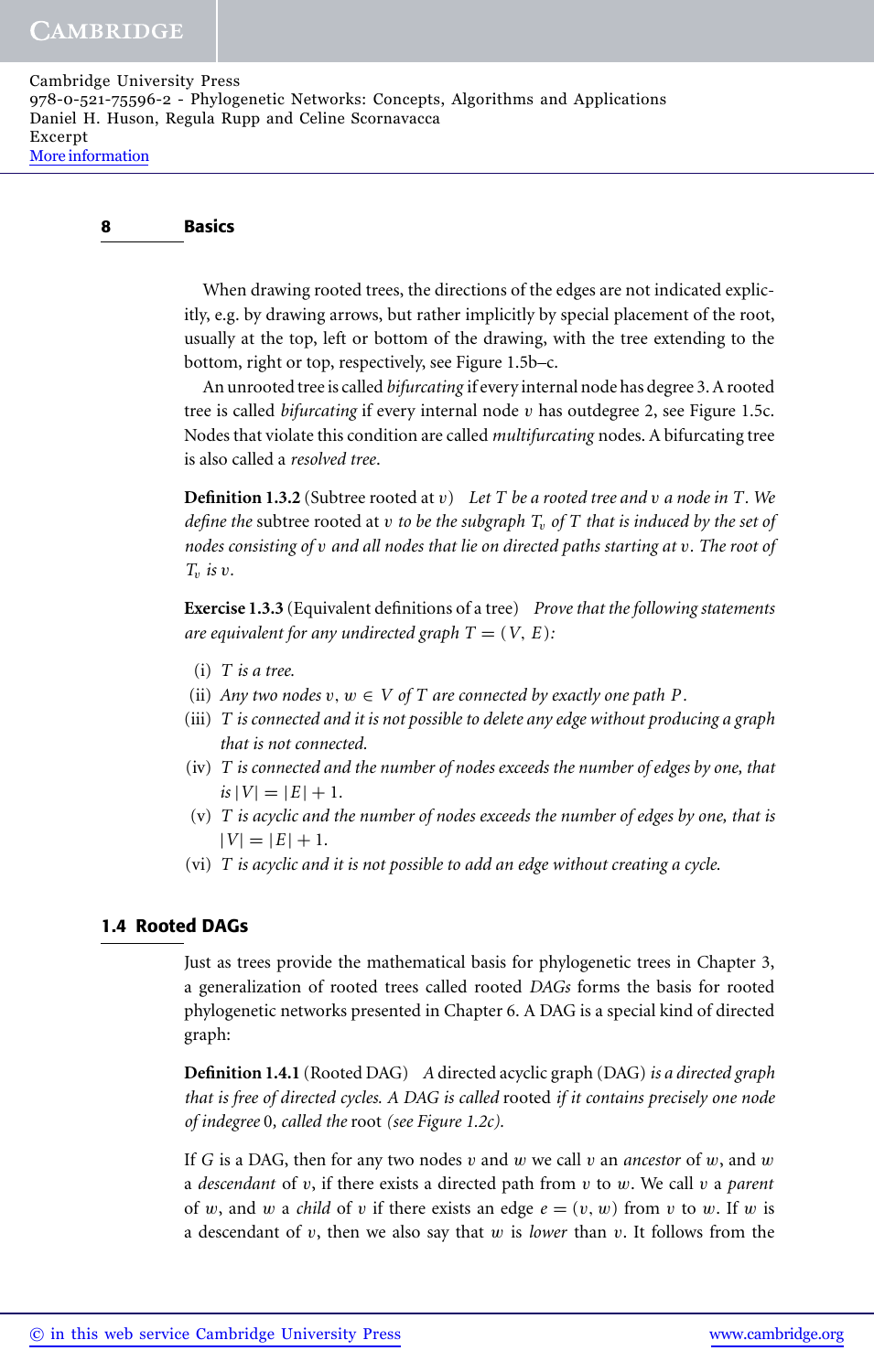#### 9 1.5 Traversals of trees and DAGs

definition of a DAG that a node  $v$  cannot be simultaneously both a descendant and also an ancestor of any other node w. Similarly, we say that an edge  $e = (v, w)$  is lower than an edge  $f = (v', w')$ , if v is lower than w'. We say that two nodes v and w are *incomparable*, if neither node is lower than the other. Similarly, two edges *e* and *f* are called *incomparable* if neither is lower than the other.

**Lemma 1.4.2** (All nodes are descendants of the root) *In a rooted DAG all nodes are descendants of the root* ρ*. In particular, a rooted DAG is always (weakly) connected.*

*Proof* Consider some node v. If v is not the root, then there exists a parent  $v_1$  of v. Again, either  $v_1$  is the root, or  $v_1$  has a parent  $v_2$ . Repeating this argument we obtain a chain of nodes  $v, v_1, v_2, \ldots, v_r$ . Because *G* is acyclic, any two nodes in this chain are distinct. As the set of nodes of *G* is finite, the chain must end at some node with indegree 0, which is  $\rho$ . Following the chain of nodes and edges used from  $\rho$  to v provides a directed path.

A useful characterization of a rooted tree is the following:

**Lemma 1.4.3** (DAG with indegrees one is rooted tree) *A DAG is a rooted tree if and only if it contains precisely one node of indegree* 0*, which is the root, and all other nodes have indegree one.*

**Exercise 1.4.4** (Proof) *Prove Lemma 1.4.3.*

From this characterization and Lemma 1.4.2, it follows for any DAG *G* with root  $\rho$  that, if we delete all but one in-edge for every node v of indegree  $\geq 2$  in *G*, then the remaining graph is a tree with root  $\rho$ .

In analogy to the definition of the *subtree rooted at* a node v, we define:

**Definition 1.4.5** (Sub-DAG rooted at v) *Let G be a DAG and* v *a node in G. We define the* sub-DAG *rooted at* v *as the subgraph G*<sup>v</sup> *of G that is induced by the set of nodes consisting of* v *and all descendants of* v. The root of  $G_v$  *is* v.

#### 1.5 Traversals of trees and DAGs

The term *tree traversal* refers to the process of systematically examining, that is visiting and processing, every node in a tree exactly once. Such traversals are classified by the order in which the nodes are examined. In the following definition we assume that the trees are rooted and bifurcating. However, all the algorithms can be easily adapted to the case of non-bifurcating trees.

**Definition 1.5.1** (Tree traversals) *Let T be a bifurcating rooted tree. We distinguish the following types of* tree traversals*:*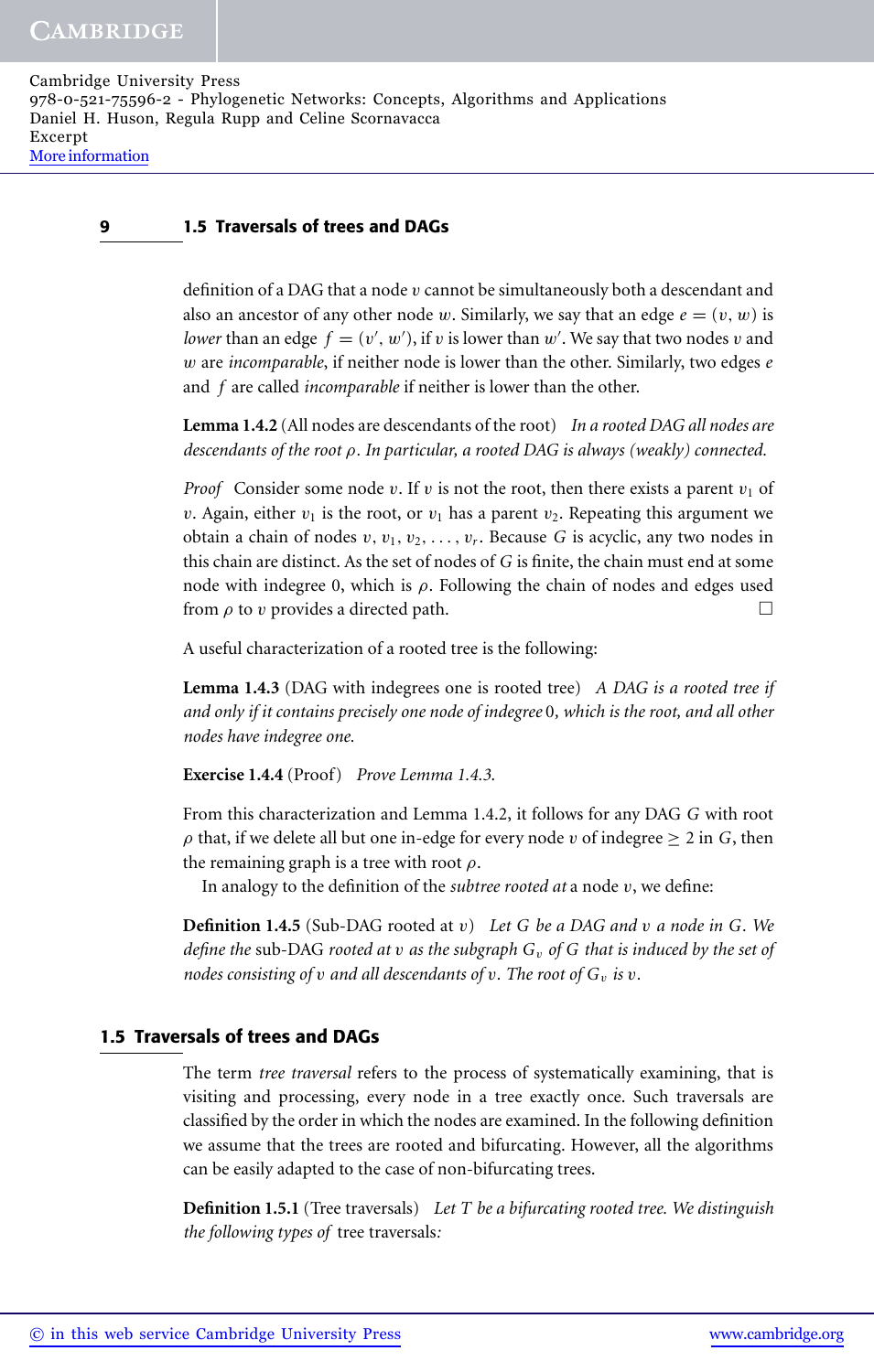





| Traversal     | Order in which nodes are examined     |
|---------------|---------------------------------------|
| preorder      | $\rho$ , j, h, g, a, b, c, i, d, e, f |
| postorder     | $a, b, g, c, h, d, e, i, j, f, \rho$  |
| inorder       | $a, g, b, h, c, j, d, i, e, \rho, f$  |
| breadth-first | $\rho$ , j, f, h, i, g, c, d, e, a, b |
|               |                                       |

#### Figure 1.7 Different traversals of the tree depicted in Figure 1.6.

- Preorder *traversal: Examine the root of T. Then traverse its left subtree in preorder, then traverse its right subtree in preorder.*
- $\blacksquare$  Postorder *traversal: First traverse the left subtree of the root in postorder, then traverse the right subtree in postorder, and finally examine the root.*
- Inorder *traversal: First traverse the left subtree of the root in inorder, then examine the root, and then traverse its right subtree in inorder.*
- Breadth-first *traversal: Put the root in a queue. Repeat the following until the queue is empty: Pop a node off the beginning of the queue and examine it. Then, if the node has any children, push them onto the end of the queue.*

The different traversals give rise to different orders in which the nodes are examined. For example, consider the tree shown in Figure 1.6. The order in which nodes are examined in each of the traversals is listed in Figure 1.7.

Preorder, postorder and breadth-first traversals apply more generally to rooted DAGs:

**Definition 1.5.2** (DAG traversals) *Let G be a rooted DAG. We distinguish between the following types of* DAG traversals*:*

- Preorder *traversal: Examine the root* ρ*. While* ρ *has any child* v *that has not yet been examined, traverse the sub-DAG rooted at* v *in preorder.*
- Postorder*traversal: While the root* ρ *has any child* v *that has not yet been examined, traverse the sub-DAG rooted at* v *in postorder. Examine* ρ*.*